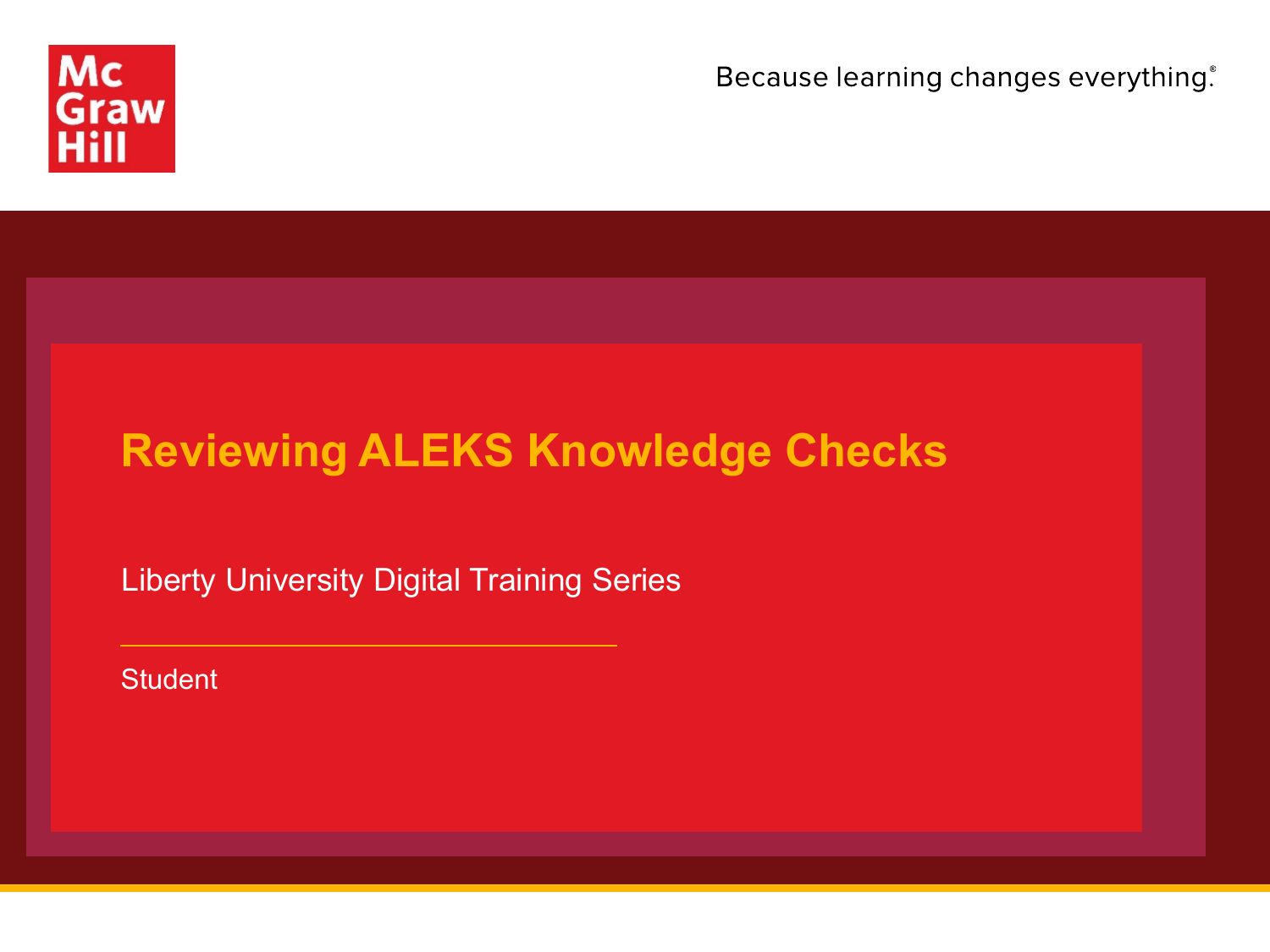

## **Step 1**

To review your Knowledge Checks, click the menu icon **(A)**. This will expand the full menu. From here, select "**Reports" (B)**.

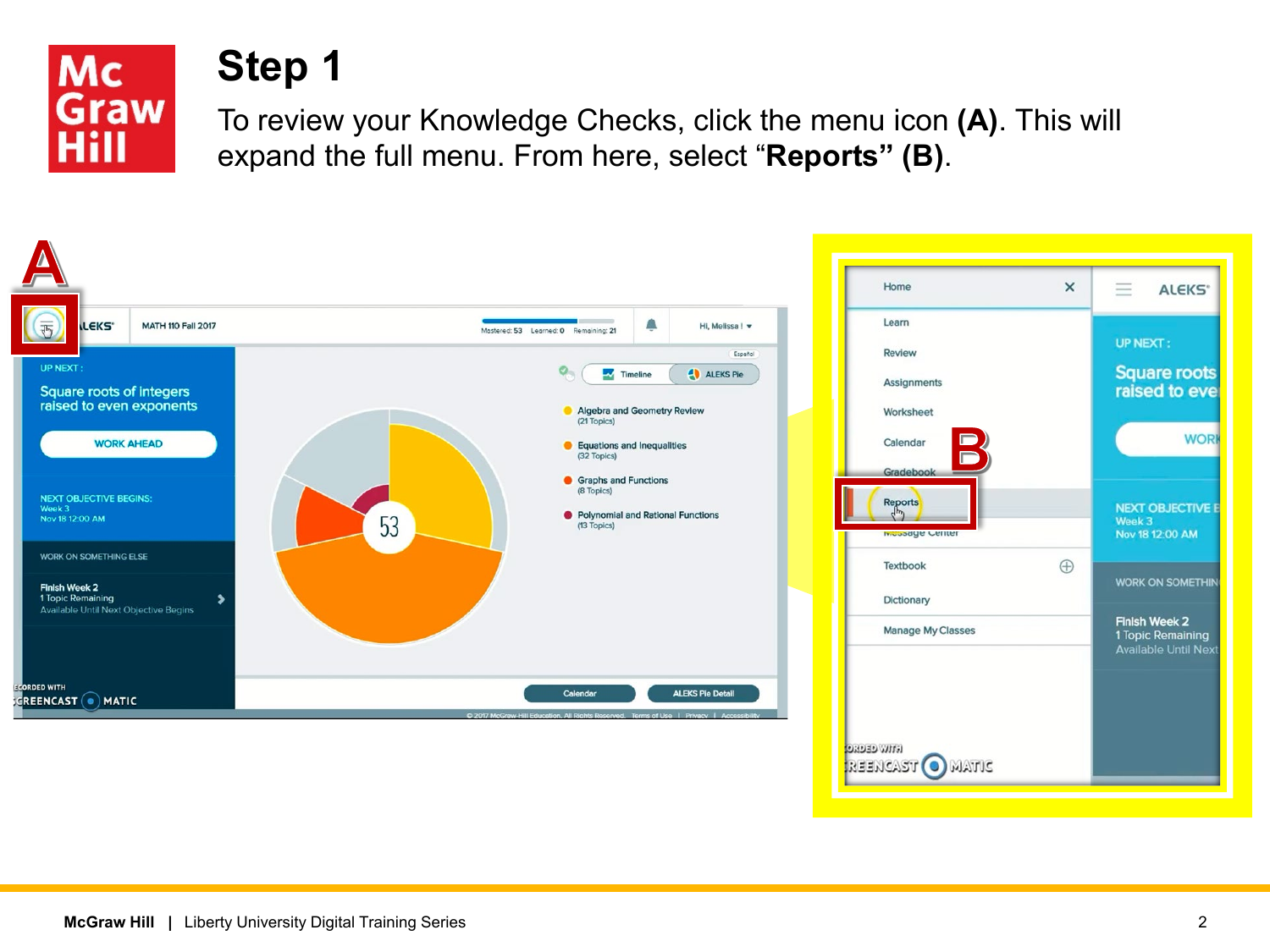#### **Mc Graw** Hill

### **Step 2**

Under the **Progress History** Tile on your dashboard, you can see how many topics you mastered in your last Knowledge Check. (Please note, this tile may be on the second page.)

In this case, the student **had 68 of the topics and learned 8% of the topics**. After the most recent Knowledge Check, the student **locked in 4% of those topics**, increasing the progress from 68% to **72% mastery**.

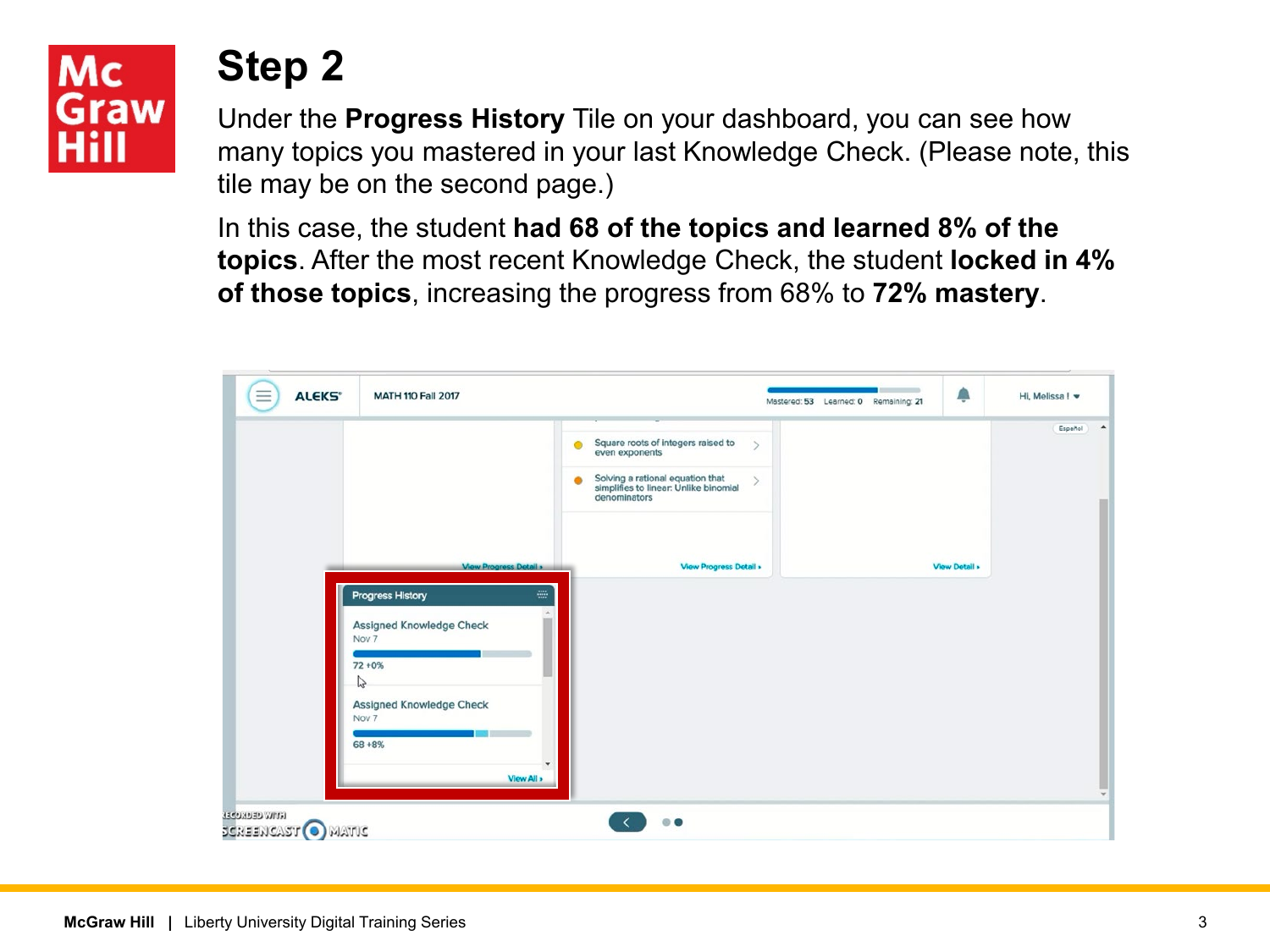#### **Mc Graw** Hill

### **Step 3**

Navigate to the **"Needs More Practice"** tile to see which topics you did not lock-in on your Most Recent Knowledge Check. These topics will await you in your carousel.

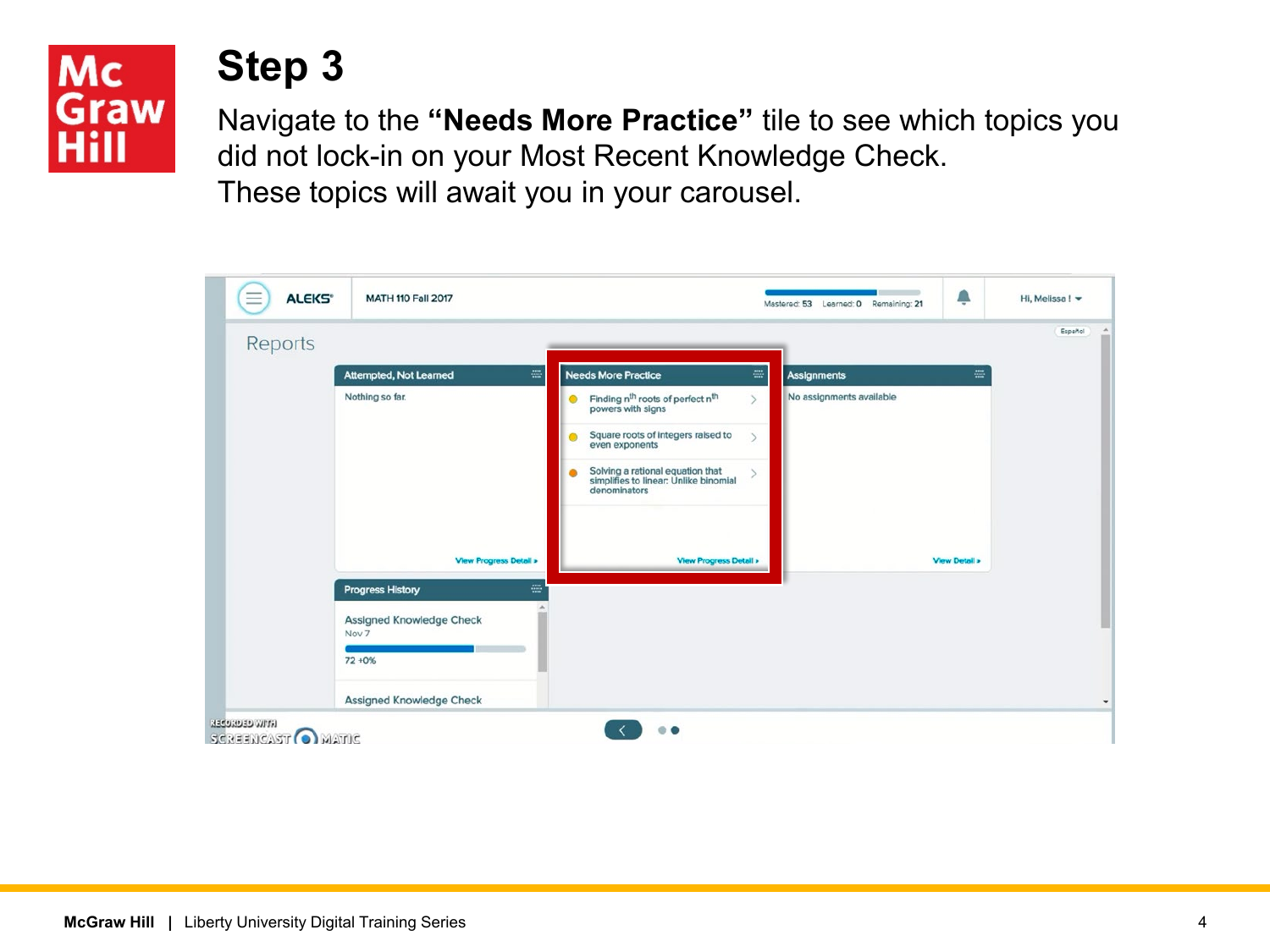

### **Step 4**

From the **"Needs More Practice"** tile, click on a topic to access a sample problem.